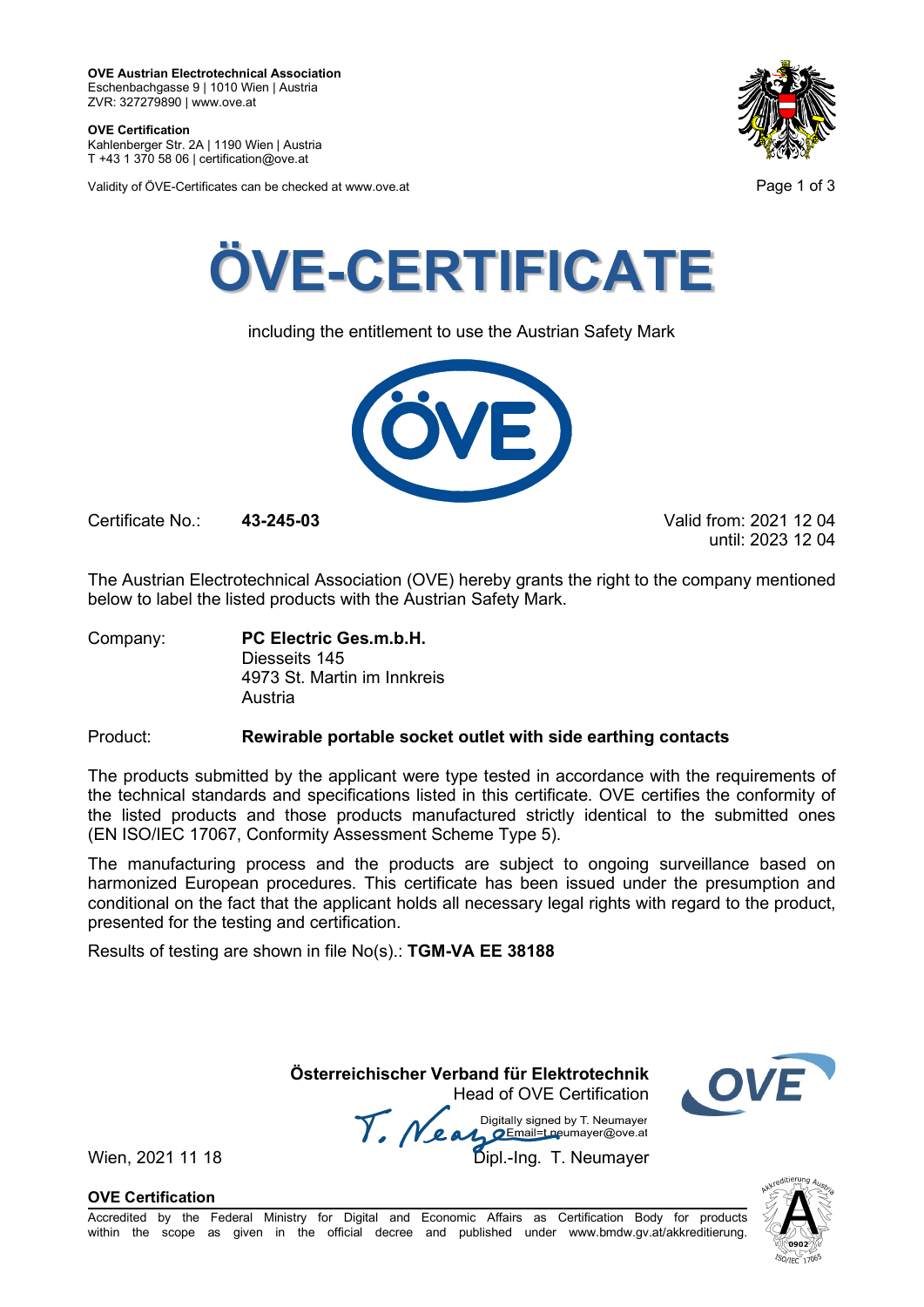

#### **Manufacturer:**

PC Electric Ges.m.b.H. Diesseits 145 4973 St. Martin im Innkreis Austria

### **Factory location(s):**

PC Electric Ges.m.b.H. Diesseits 145 4973 St. Martin im Innkreis Austria

### **Tested and certified according to:**

ÖVE/ÖNORM IEC 60884-1:2005-09-01 ÖVE/ÖNORM E 8684-1:2010-03-01

# **Product: Rewirable portable socket outlet with side earthing contacts**

| <b>Type designation:</b><br>Rating:                                                   | Trademark: |
|---------------------------------------------------------------------------------------|------------|
| 257<br>Rated voltage: AC 250 V<br>Rated current: 16 A<br>IP20 or IP54<br>see typecode | <b>PCE</b> |

### **OVE Certification**



Certificate No.: 43-245-03 Date: 2021 11 18 Page 2 of 3